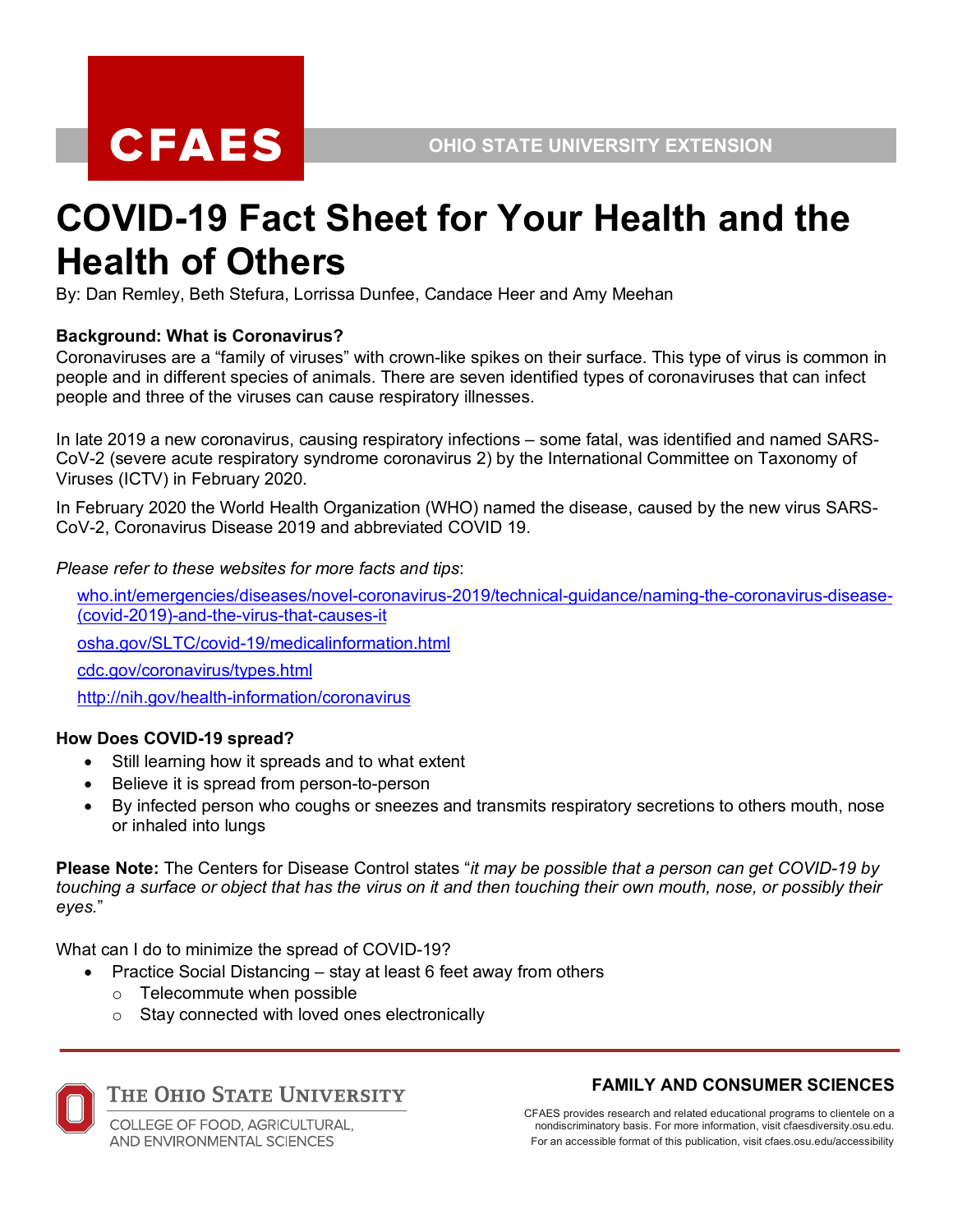- Self-Quarantine for two weeks
	- o If you have traveled to a location where COVID-19 has spread rapidly
	- o If you have come in contact with an infected person
- Flatten the Curve use preventive measures to slow the rate
	- o Health-care systems can work to build capacity and better manage the pandemic
	- o Treatments and vaccines can work to be developed

*Please refer to these websites for more facts and tips*:

cdc.gov/coronavirus/2019-ncov/prepare/transmission.html

hopkinsmedicine.org/health/conditions-and-diseases/coronavirus/coronavirus-social-distancing-and-selfquarantine

npr.org/sections/goatsandsoda/2020/03/13/814602553/coronavirus-faqs-for-the-week-of-3-7-whatsflattening-the-curve-should-i-trave

#### **Precautions You Can Take:**

Stay healthy and prevent the spread of any illness, especially respiratory infections. Think ahead of actions that may spread any illness. Stay home if you are sick.

Protective measures against coronavirus:

- Wash your hands frequently with soap and water for at least 20 seconds, especially:
	- o After using the bathroom, after blowing your nose, coughing or sneezing, and before eating.
	- $\circ$  If soap and water are not available, use a hand sanitizer that contains at least 70% alcohol
- Avoid touching eyes, nose and mouth
- Practice respiratory hygiene
	- o Avoid handshakes, hugs or kisses
	- $\circ$  Cover your cough or sneeze with a tissue, and immediately throw the tissue in the trash and wash hands immediately
- Maintain social distancing
	- o Put distance between yourself and other people
- Stock up on essentials, avoid panic buying
- Stay home when you are sick, except to get medical care
- Get a flu shot if you did not receive one this year.
	- $\circ$  This will help reduce the burden on the health care system
- Facemasks are not recommended for healthy people to avoid respiratory illnesses including COVID-19.
- Clean and disinfect high-touch surfaces daily with household cleaner or sanitizers
	- o Toys, tables, faucets, sinks, toilets, phones, electronics, keyboards, door handles, television remotes and bedside tables
- Stay informed

*Please refer to these websites for more facts and tips:*

coronavirus.ohio.gov/wps/portal/gov/covid-19/home/covid-19-checklists/covid-19-checklists cdc.gov/coronavirus/2019-ncov/prepare/prevention.html